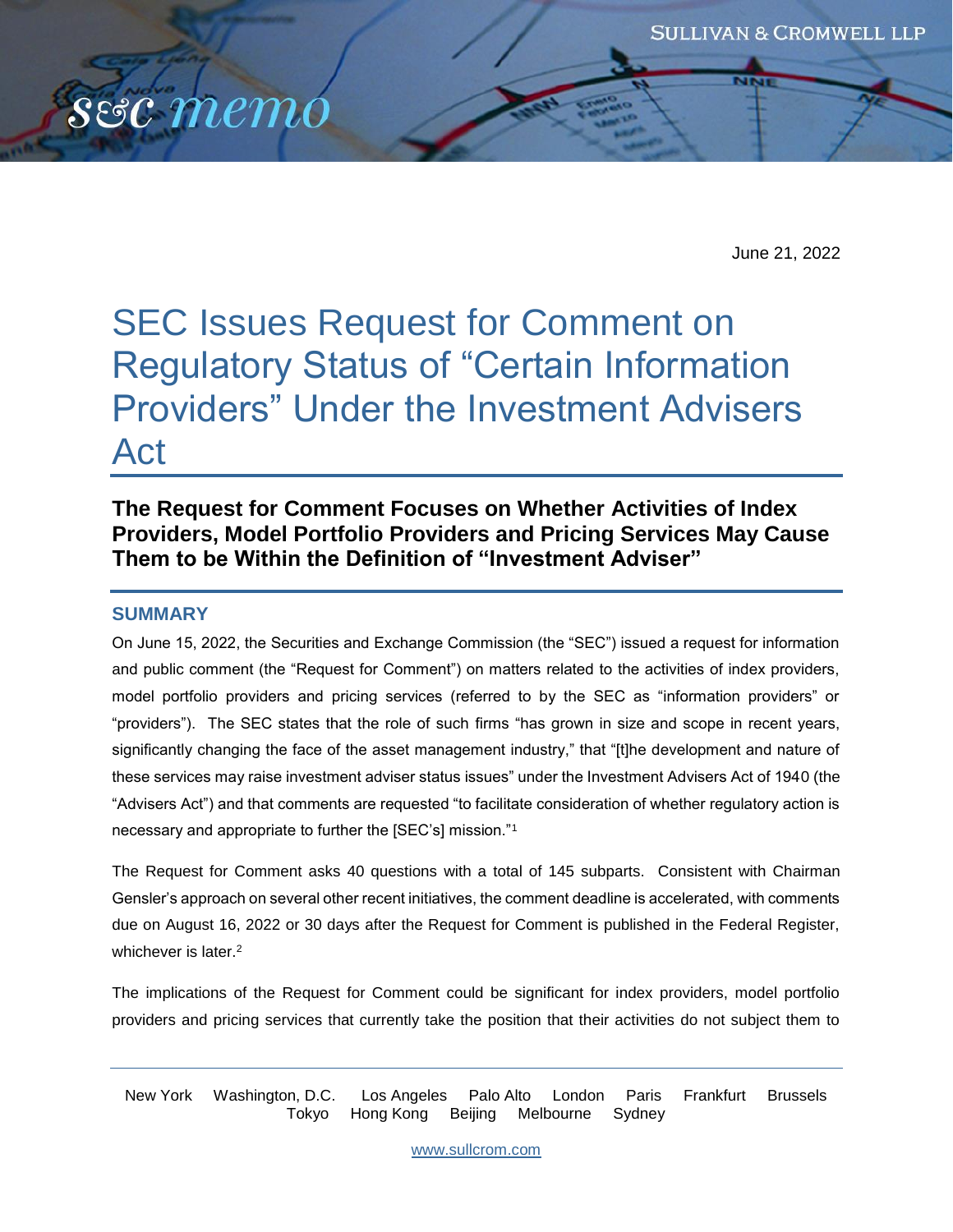registration or regulation under the Advisers Act. Any potential regulatory action following the Request for Comment would likely impose significant costs on firms that provide these services and may impose limitations on their operations.

#### **OVERVIEW OF THE REQUEST FOR COMMENT**

The Request for Comment is primarily focused on the regulatory status of three categories of information providers: index providers, model portfolio providers and pricing services. Index providers compile, create the methodology for, sponsor, administer and license market indexes. Model portfolio providers create model portfolios generally consisting of diversified groups of assets (often mutual funds or exchange-traded funds) designed to achieve a particular expected return with exposure to corresponding risks. Pricing services provide prices, valuations and additional data about particular investments to assist users with determining appropriate values.

Focusing on the growth of the role of these information providers in the asset management industry in recent years in terms of both size and scope, $3$  the discretion they exercise and potential investor protection and market concerns, including front-running of trades and conflicts where the providers or their personnel hold investments they value or that are constituents of their indexes or models, the SEC asks a number of questions related to their regulatory status under the Advisers Act.<sup>4</sup> The Request for Comment includes detailed and pointed questions such as how providers analyze whether they meet the Advisers Act's definition of "investment adviser," including whether they rely on the "publisher's exclusion,"<sup>5</sup> whether the regulatory status of providers developing broad-based indexes should differ from those developing customized or bespoke indexes, to what extent providers view themselves as having fiduciary obligations to any investors that rely on the information they provide (for example, when investors receive such information through another financial professional), how providers address potential conflicts of interest, the extent of existing disclosure regarding information provider relationships provided to investors and the SEC, whether there should be an exemption from the prohibition against registration for providers that do not have regulatory assets under management but that have a "national presence" or can have a significant effect on the national markets, and whether any U.S. regulatory action should be aligned with the framework for index providers under the EU Benchmarks Regulation.<sup>6</sup>

Investment advisers required to be registered with the SEC are subject to substantive prohibitions and requirements including contractual requirements, recordkeeping obligations and oversight by the SEC, including periodic filings and inspection. All advisers, including unregistered advisers, are subject to the Advisers Act's antifraud provisions. Notably, the Request for Comment suggests that it is possible to tailor the adviser regulatory regime (including reporting requirements) to different types of investment advisers.<sup>7</sup>

The Request for Comment also suggests certain providers may implicate provisions relating to investment advisers of investment companies under the Investment Company Act of 1940 (the "Investment Company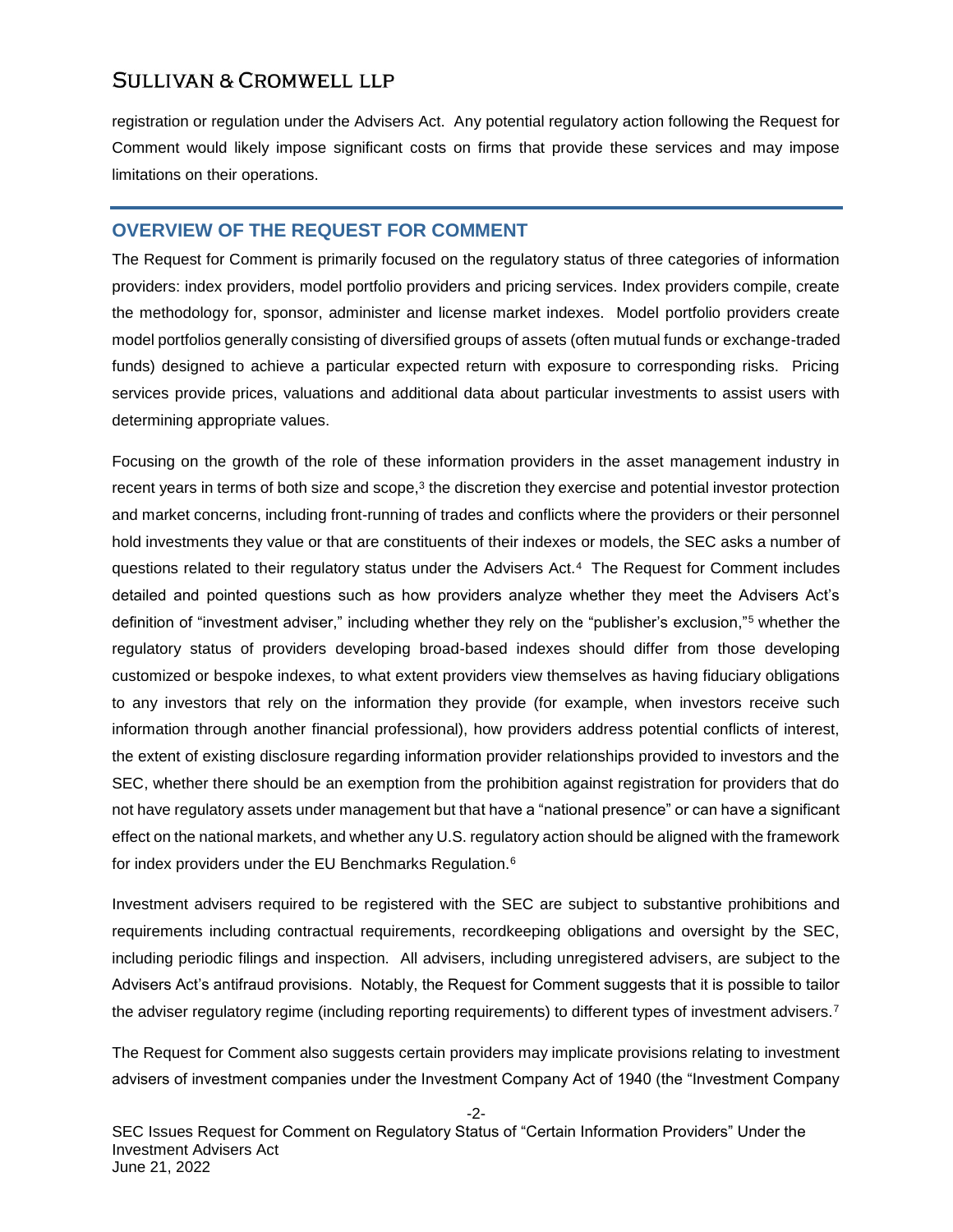Act"). For example, the Request for Comment states that an index provider, particularly to the extent the index provider maintains a bespoke index created for a single fund, could meet the definition of an investment adviser to a fund under the Investment Company Act. Such status would trigger significant requirements, obligations and limitations, including requirements for fund board and shareholder approval of the investment adviser's advisory contract, as well as prohibitions on self dealing and other types of overreaching of a fund by its affiliates (including its investment adviser(s)), and requirements related to the approval of compliance policies and procedures by the fund's board.

\* \* \*

Copyright © Sullivan & Cromwell LLP 2022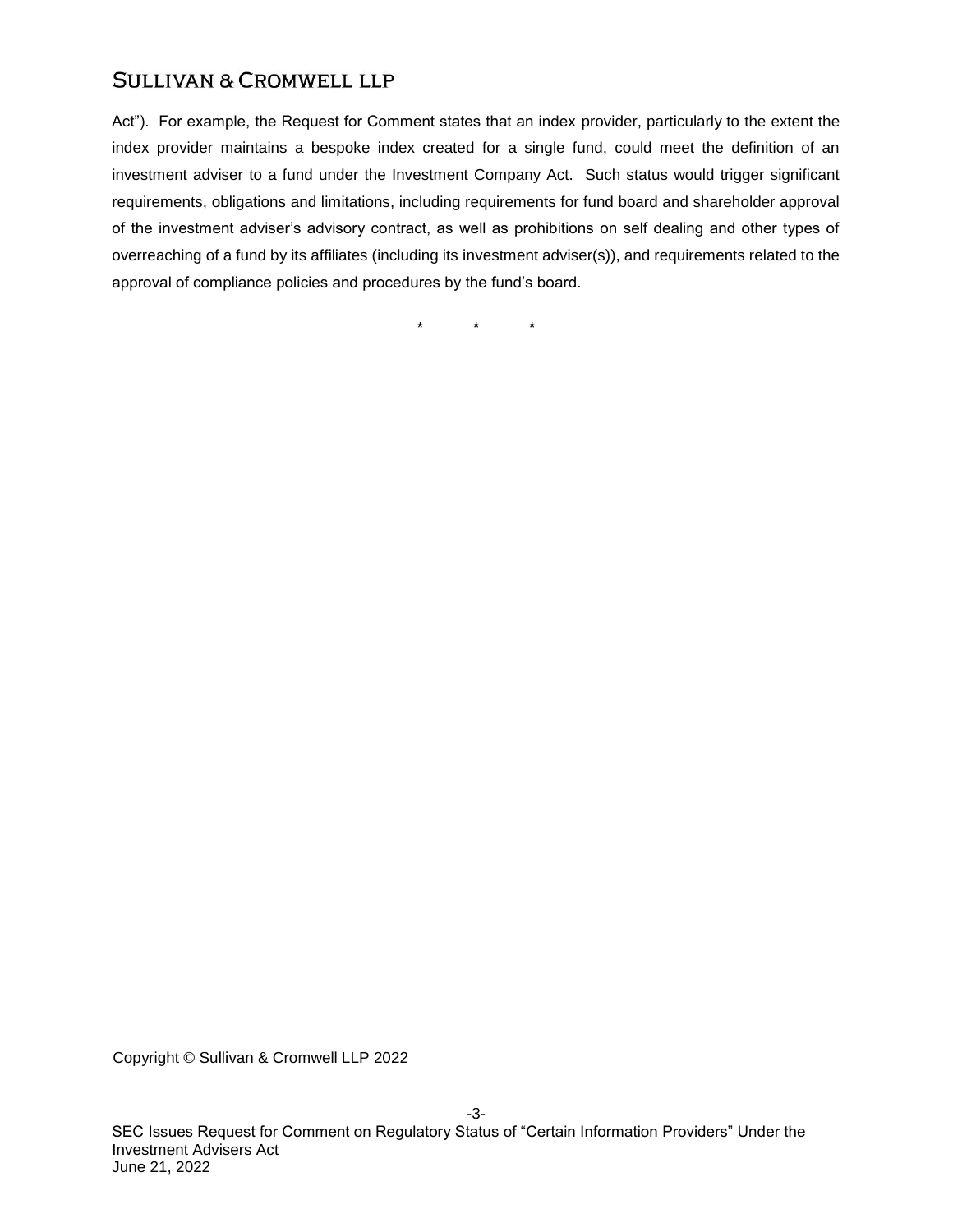#### **ENDNOTES**

- <sup>1</sup> *See* Request for Comment on Certain Information Providers Acting as Investment Advisers, SEC Release No. IA-6050 (June 15, 2022), *available at* https://www.sec.gov/rules/other/2022/ia-6050.pdf.
- <sup>2</sup> The SEC has imposed accelerated comment deadlines on several recent rulemaking proposals under Chair Gensler. *See*, *e*.*g*., The Enhancement and Standardization of Climate-Related Disclosures for Investors, SEC Release Nos. 33-11042 34-94478 (Mar. 21, 2022), *available at* https://www.sec.gov/rules/proposed/2022/33-11042.pdf; and Private Fund Advisers; Documentation of Registered Investment Adviser Compliance Reviews, SEC Release No. IA-5955 (Feb. 9, 2022), *available at* https://www.sec.gov/rules/proposed/2022/ia-5955.pdf. Consistent with the Request for Comment, the original deadline for comments on these proposals was 30 days after publication of the proposal in the Federal Register, or 60 days after publication on the SEC website, whichever was later. The SEC subsequently extended the comment period of the climaterelated disclosures proposal and reopened comments on the private fund advisers proposal and another proposal that also had a shorter comment period. SEC Extends Comment Period for Proposed Rules on Climate-Related Disclosures, Reopens Comment Periods for Proposed Rules Regarding Private Fund Advisers and Regulation ATS (May 9, 2022), *available at* https://www.sec.gov/news/press-release/2022-82.
- <sup>3</sup> The Request for Comment also suggests a focus on the concentration of the index provider industry. According to the Request for Comment, three index providers account for over two-thirds of the market for indexes, totaling approximately \$5.0 billion in revenue in 2021. Request for Comment at 6.
- <sup>4</sup> Under the Advisers Act, an "investment adviser" is defined as "any person who, for compensation, engages in the business of advising others, either directly or through publications or writings, as to the value of securities or as to the advisability of investing in, purchasing, or selling securities, or who, for compensation and as part of a regular business, issues or promulgates analyses or reports concerning securities  $\dots$  " 15 U.S.C. 80b-2(a)(11).
- <sup>5</sup> The Advisers Act excludes from the definition of "investment adviser" the "publisher of any bona fide newspaper, news magazine or business or financial publication of general and regular circulation." 15 U.S.C. 80b-2(a)(11)(D). The Request for Comment acknowledges that certain providers rely on the publisher's exclusion while noting that, given the length of time since the courts have construed the applicable standard and understanding that new business models have developed in the interim, the SEC is considering the extent to which providers' activities may raise investment adviser status issues. *See* Request for Comment at 14-15.
- <sup>6</sup> Some of the EU Benchmarks Regulation's ("BMR") key provisions include requiring EU administrators of a broad class of benchmarks to be authorized or registered by a national regulator, and for these administrators to implement various governance systems and other controls to ensure the integrity and reliability of their benchmarks. Administrators are also required to provide a code of conduct specifying requirements and responsibilities regarding input data. Although the BMR affects U.S.-based index providers that wish to have market access in the EU, it does not directly affect their business in the U.S. *See* Request for Comment at 26-27.
- <sup>7</sup> Request for Comment at 23.